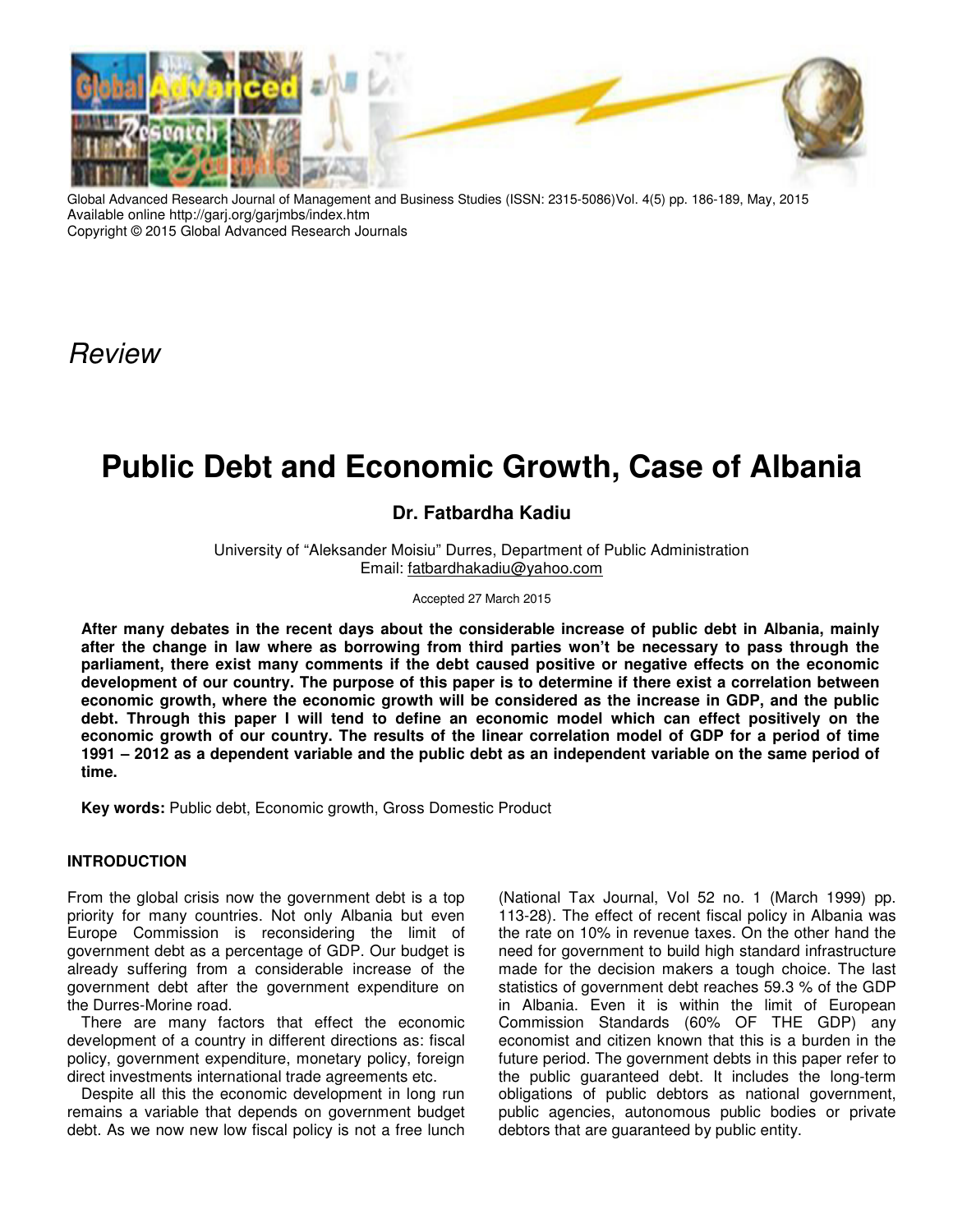

**Table 1.** Budget is 1.000.000 lek **Source:** Data used for this scatter plot are from World Bank

# **METHODOLOGY**

In order to determine the impact of government debt upon the economic growth we used GDP data for 1991 to 2012 and the same interval for the economic growth. The approach was to determine not the rate of government rate from year to year but the increase in government debt itself. In other words is the government debt enough to sustain our economic growth? Many economists tend to comment the government debt as a parameter that prevents the economic growth. So to be asked is what government debt is high enough to not prevent the economic growth of a country.

The economic growth is presented by GDP while the government debt is the external debt (public and private debt) guaranteed by government. The government debt is the factor and the economic growth, GDP, is the effect in our model. First we thought to determine the inverse correlation, were the economic growth is the factor and the government debt is the effect, too but we thought this is not relevant for the main model and we will be investigating in later research. Also a differentiation between the public and private debt guaranteed by government should be a topic for future research. The relationship between the government debt and economic

growth is scare. Many studies on the subject through out the region are absent.

# **The model**

Correlation analysis made using the SPSS (Statistical Package for Social Science) program. According to the regression analysis will reject the hypothesis of independence of these variables if the  $R^2$  is less than 0.05. We will accept the hypothesis of no dependence between variables. The theoretical literature, especially from a neoclassical point of view, the relationship between public debt and economic growth tends to point a negative relationship (Ch, Cristina and Ph. Rother, "The impact of growing government debt on economic growth". European Central bank, Working paper, 2010, no 1237.). As Modigliani and Buchanan, respectively in 1961 and 1958, would say that public debt is sad to be a burden for next generation. The sign plus or minus determined for the independent variable, is determined by the theory. In our case from the above mentioned theory the sign of government debt on economic growth is minus. The scatter plot is used to represent relationship between

variables in our case, the link between the economic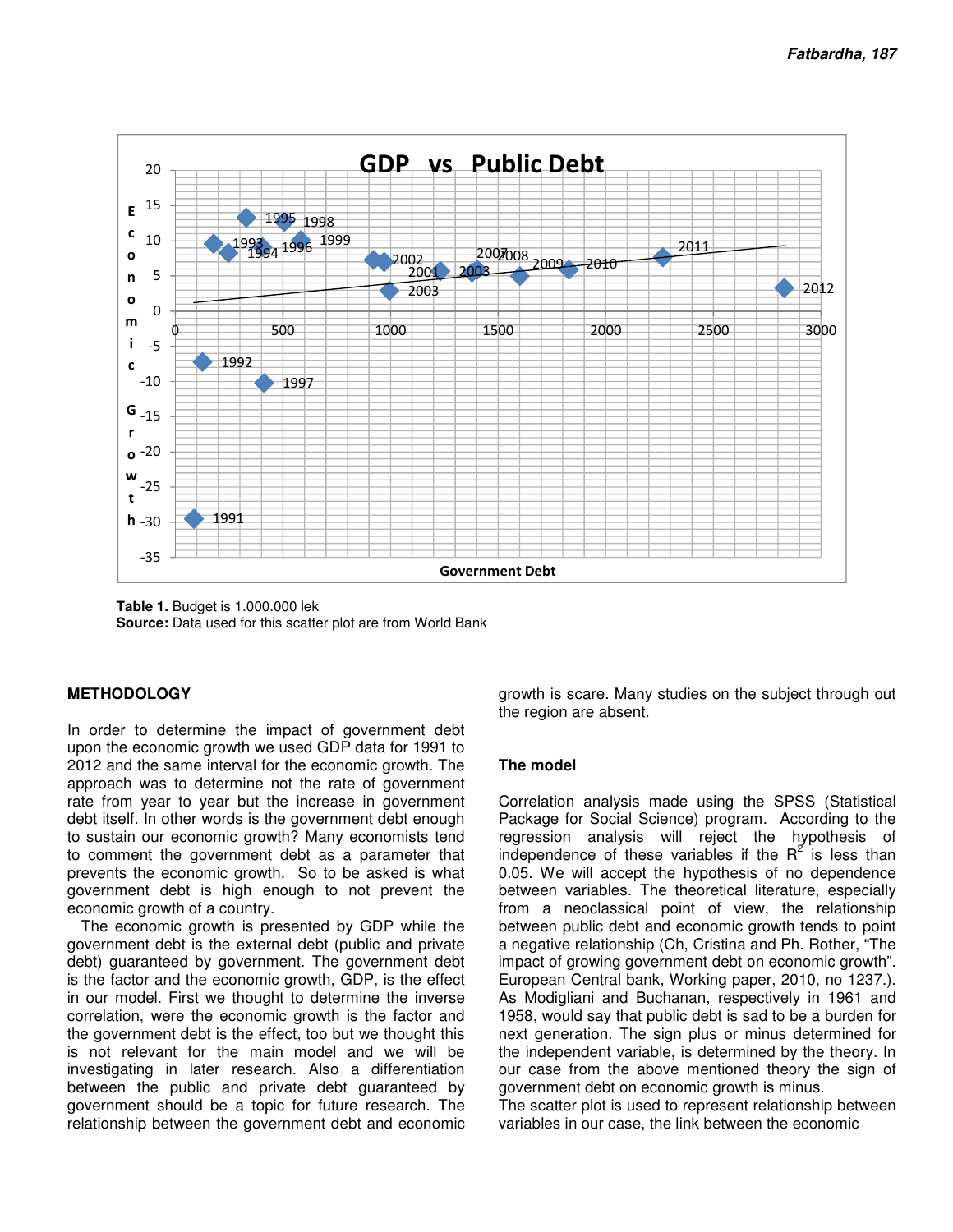#### **Table 2.** Model Summary

| Mode |              | _<br>$\overline{\phantom{a}}$<br>ומצ<br>ναι σ | 'auare<br>Adiusted | Std<br>≡stımate<br>Error<br>the<br>$\sim$<br>- OL |
|------|--------------|-----------------------------------------------|--------------------|---------------------------------------------------|
|      | つつC<br>ں ے ۔ | .052                                          | .003               | nnazenn<br>عےں<br>. טכנ                           |

**A.** We do not analyze the R square as the model has only two variables **Source:** By Author

### **Table 3.** Coefficients

|    |                                        | Intercept | Variable | t-test | Nr of Observations |  |
|----|----------------------------------------|-----------|----------|--------|--------------------|--|
|    |                                        | .976      | $-0.003$ | 0.97   | 19                 |  |
| А. | The sign of variable comes from theory |           |          |        |                    |  |

**Source:** By Author

growth, GDP, and government debt of Albania in the period under consideration.

The government debt is 1.000.000 lek and is fixed in 500 segments. As it can be seen the values of both variables which are far from the trend line are the ones in 1991, 1992 and 1997. From 2001 the values tend to reach the trend line and have a normal spread over time.

The coefficient of regression statistic is 0.052> 0.005. This means that the H1 hypothesis is rejected and the H0 hypothesis b=0 should be accept. H1 represent the hypothesis were there exist a relationship between the two variables and the HO represent that there is no effect of government debt on economic growth. Referring to our model we can say that for the case of Albania the government debt does not have a strong effect over the economic growth, as  $R = 0.052$ .

The table presents coefficient standardized and standardized coefficient of regression model estimated standard errors of it and t test values.

According to this table, the equation / model relationship between the variables studied in the scheme  $Y=$  a+ bx is the following:

#### **Y=0.976234393+ 0.003X**

This means that on average, effect variable, Y (economic growth, GDP) increase by 0.003 to increase by a unit of independent variable X (government debt). Coming to the t-test is seems that the test is statistically insignificant.

## **CONCLUSION**

The main conclusion for the paper is that there is not a direct correlation between the government debt – and the economic growth, GDP, for the case of Albania. Although the model could be valid for other national economies as well, we can not be sure for it was not tested.

Also there could be some non-economic variables that can affect the model validity as the political decision taken without taking account of strictly economic and fiscal needs. Also there should be considered and the number of observation taken in consideration, 19, which is a limited number.

The model is the first step in a more large approach for determining the way government debt can be a preventive factor for the economic growth and it can help the policy makers to access the volume of government expenditure for infrastructure that we are willing to sacrifice for the economic growth and GDP increase.

On future research is focus on determining the level of economic growth from where the sustainable economic development is possible. At the enterprise level this issue is the marginal benefit that permits the firm to be responsible and to invest by debt.

As a main conclusion the relationship between government debt and GDP growth for the case of the Albania is insignificant or very week. Considering that the government debt for the Euro zone has a limit of 60 percent of GDP, there can be concluded that at this level the volume of government debt does not prevent the economic growth.

## **Acknowledgement**

This work is part of a deeper research studies.

#### **REFERENCES**

- Scelarak and F. Balester (2005). "External Debt and Economic Growth in Latin America". 2005.
- Ch, Cristina and Ph. Rother (2010). "The impact of growing government debt on economic growth". European Central bank, Working paper, 2010, no 1237.
- Emma F (2007). "Pakistan Public Debt". Pakistan Resident Mission, No 1. 2007.
- Alfred G and Bettina F (2009). "Public Debt, Productive Public Spending and Economic Growth with Full Employment". Springer, 2009.
- Irons J, and Sivens J (2010)." Government Debt and Economic Growth", Economic Policy Institute, Working Paper, nr 271, 2010.